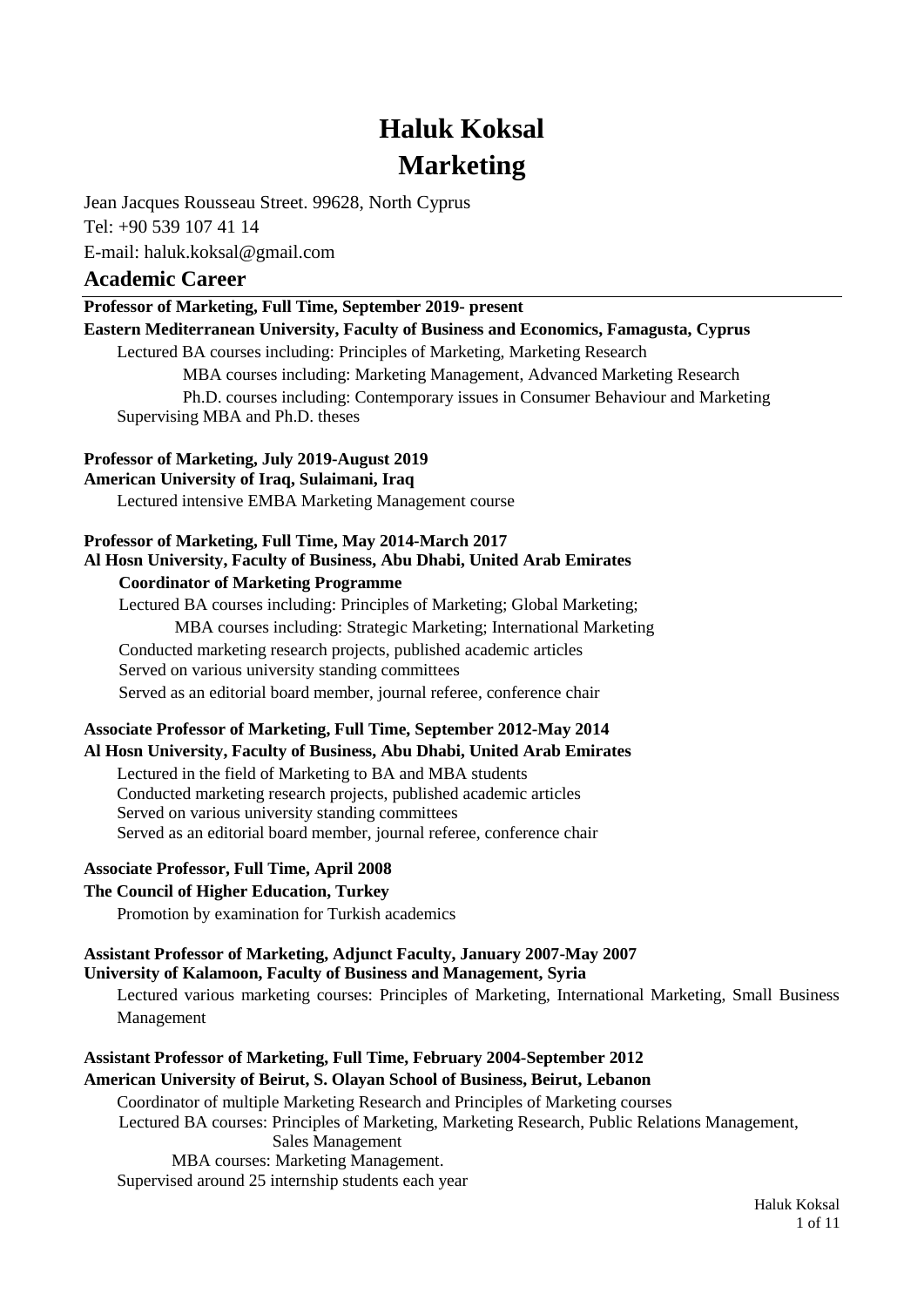Supervised MBA dissertations Conducting research projects in the field of marketing, publishing academic articles Part of the team that achieved AACSB accreditation in April 2009

#### **Assistant Professor of Marketing, Full Time, June 1997-January 2004 Dokuz Eylul University, Faculty of Economics and Business Administration, Izmir, Turkey**

BA courses: Principles of Marketing; Consumer Behaviour; Marketing Research MBA course: Marketing Management MBA thesis supervision PhD thesis supervision Research and publications activities

# **Assistant Professor of Marketing, Part Time, 1999-2001. Fairleigh Dickinson University, Business Certificate Program in Turkey,**  Certificate courses: Principles of Marketing; Production and Service Management

**Assistant Professor of Marketing, Part Time, 1999-2001. AHMA American Hotel and Motel Association Certificate Program in Turkey** Certificate courses: Tourism Marketing, Human Resource Management

#### **Assistant Professor of Marketing, Part Time, 1997-1998. Dokuz Eylul University, Faculty of Maritime Business, Izmir, Turkey** Lectured on Principles of Marketing

**Research and Teaching Assistant, Full Time, February 1986-June 1991 Dokuz Eylul University, Faculty of Economics and Business Administration, Izmir, Turkey** Assisting in teaching various marketing courses in the Department of Business Administration

# **Education**

**Exeter University, Centre for Management Studies, Exeter, England, October 1991-October 1996 Ph.D. in Marketing:** *The Critical Marketing Success and Failure Factors in the New Product Development Process within the UK Electronics Industry.*

**Dokuz Eylul University, Graduate School of Social Sciences, Izmir, Turkey, September 1986-July 1991 Ph.D. in Marketing:** *The Effects of Packaging on the Buying Habits of Customers in the Food Market.* Note: PhD would have forfeited scholarship to UK. Thesis completed.

**Dokuz Eylul University, Graduate School of Social Sciences, Izmir, Turkey, September1983- June 1986 MBA in Marketing:** *Methods of Increasing Physical Distribution Efficiency in Food Companies in Turkey.*

**Dokuz Eylul University, Faculty of Economics and Business Studies, Izmir, Turkey, September 1979- July 1983 BA in Marketing**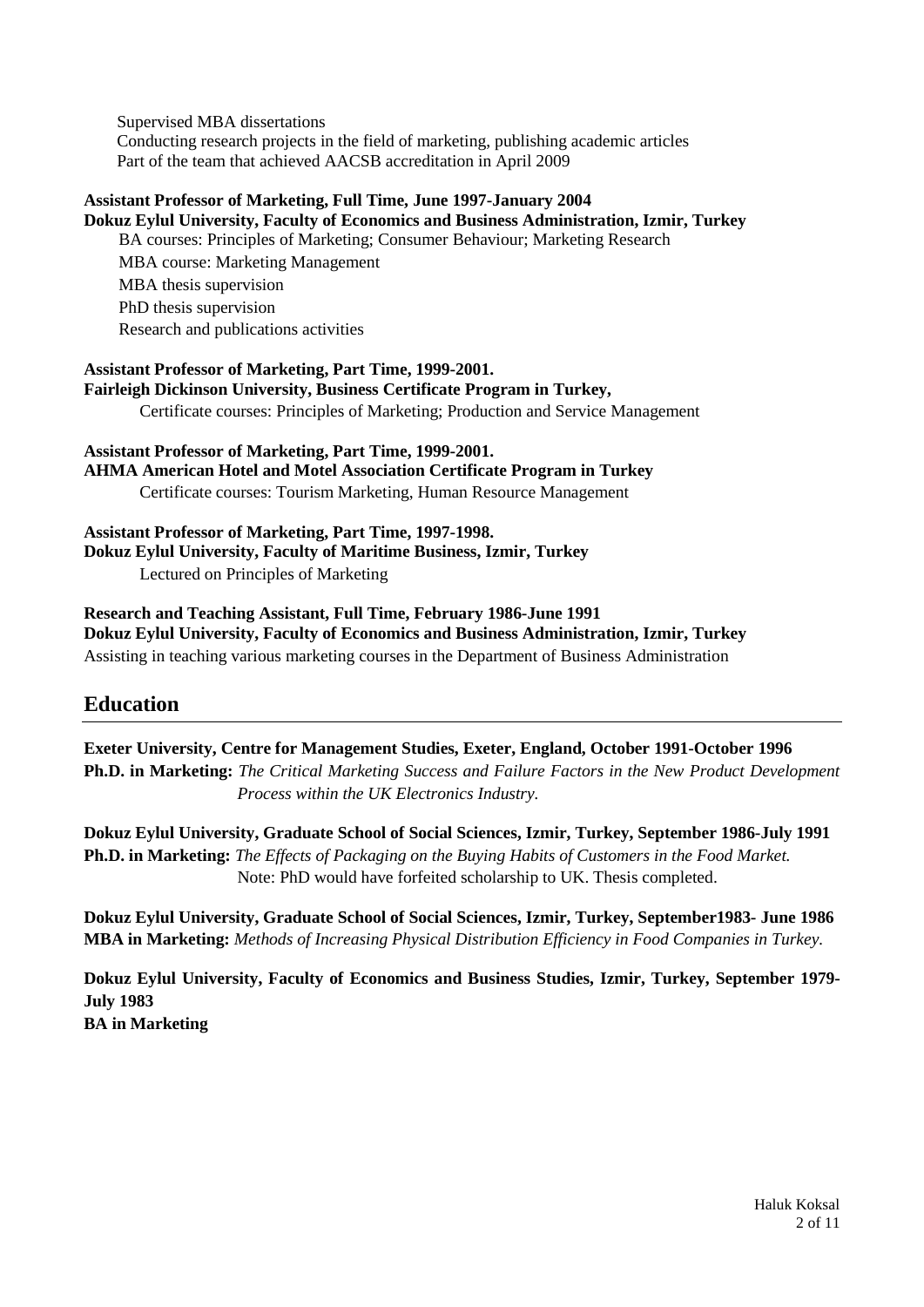# **BA**

International Marketing/Global Marketing Digital Marketing Marketing Research and Data Analysis (SPSS) New Product Development Consumer Behaviour Principles of Marketing Integrated Marketing Communication

# **MBA**

Marketing Management/Strategic Marketing International Marketing/Global Marketing Advanced Research Methods and Analysis

# **Ph.D.**

Contemporary Issues in Marketing and Consumer Behaviour

# **Publications and Research**

# **Academic Blind Refereed Journal Articles**

Seyedimany, Arian & Koksal, Haluk (2022). "Segmentation of Turkish Wine Consumers based on Based on Generational Cohorts: An Exploratory Study". *Sustainability* 14.5: 3031.

Koksal, Haluk. (2021). "Segmentation of Wine Consumers based on Level of Involvement: a case of Lebanon". *British Food Journal*, Vol. 123, No. 3, pp. 926-942, indexed in SCOPUS and Cabell's Directory of Publishing Opportunities in Marketing, (Impact Factor: 1.717) (ABDC: B)

Koksal, Haluk. (2020). "The Comparative Mall Shopping Behavior: Three Countries from the Middle East" *Visions in Leisure and Business,* Vol. 22, No. 1, pp. 16-45.

Koksal, Haluk. (2020). "Determining Hedonistic Mall Shoppers: A Segmentation Approach". *Middle East Journal of Management*, Vol. 7, No. 4, pp. 323-342, indexed i[n Emerging Sources Citation Index \(Clarivate](http://wokinfo.com/products_tools/multidisciplinary/esci/)  [Analytics\)](http://wokinfo.com/products_tools/multidisciplinary/esci/)

Koksal, Haluk. (2019). "Food Choice Motives for Consumers in Lebanon: A Descriptive Study". *British Food Journal*, Vol. 121, No. 11, pp. 2607-2619, indexed in SCOPUS and Cabell's Directory of Publishing Opportunities in Marketing, (Impact Factor: 1.717) (ABDC: B)

Koksal, Haluk. (2019). "The Differences among Baby Boomers, Generation X, Millennials, and Generation Z Wine Consumers in Lebanon: Some perspectives". *International Journal of Wine Business Research*, Vol.31, No. 3, pp. 456-572 indexed in Scopus and Cabell's Directory of Publishing Opportunities in Marketing, (ABDC: B)

Koksal, Haluk. (2019). "Shopping Motives, Mall Attractiveness, and Visiting Patterns in Shopping Malls in the Middle East: A Segmentation Approach". *Contemporary Management Research*, Vol. 15, No.1, pp. 1-23. indexed in [Scopus,](https://www.cmr-journal.org/libraryFiles/downloadPublic/7) EBSCO host, ProQuest ABI/INFORM and and Cabell's Directory

# **Core Teaching Core Teaching Interests**

Services Marketing Customer Experience Management Marketing Analytics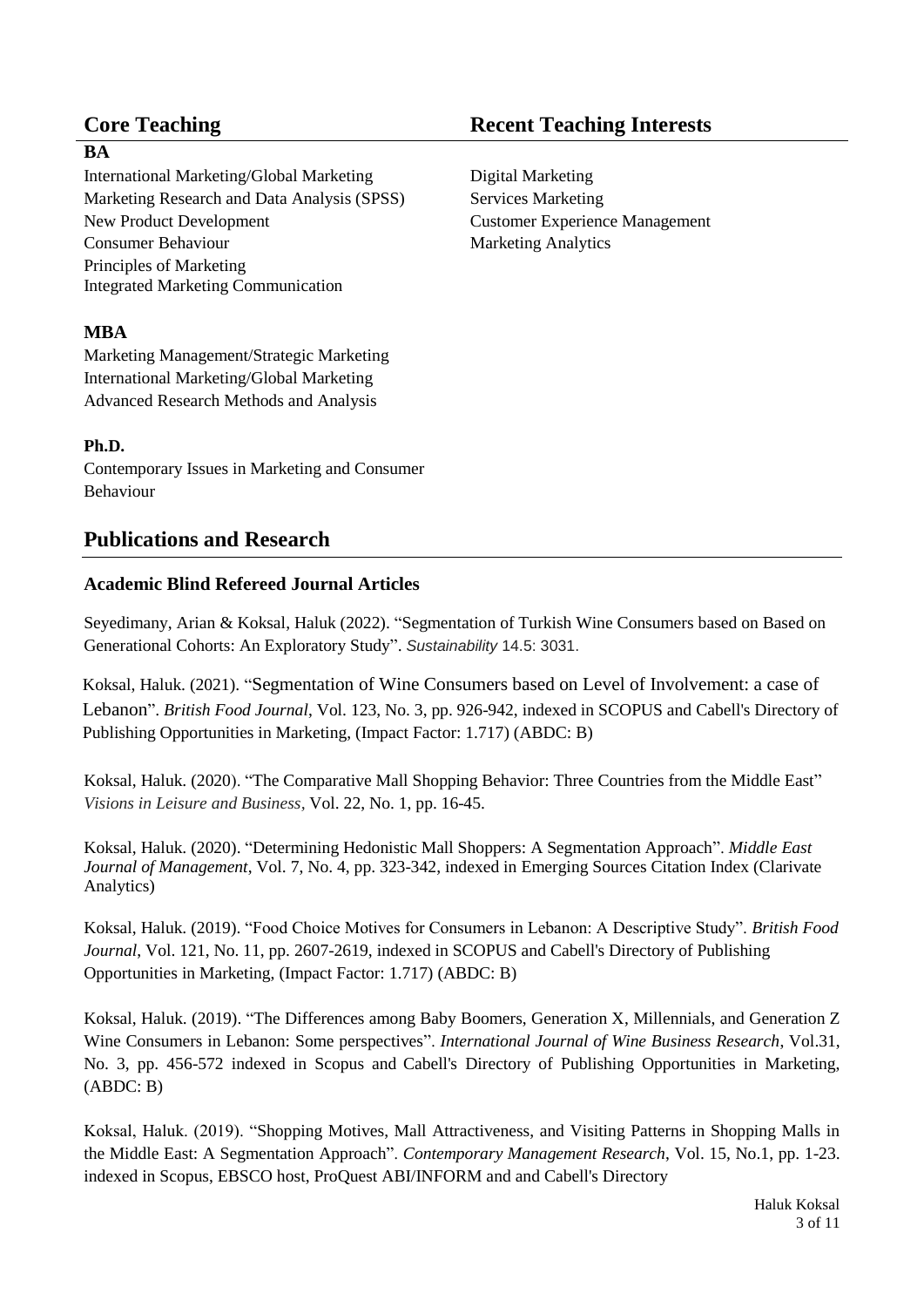Koksal, Haluk. (2016). "The Intentions of Lebanese Consumers to Adopt Mobile Banking". *International Journal of Bank Marketing,* Vol. 34, No. 3, pp. 327-346, indexed in SSCI and Scopus, (ABDC: A; Impact Factor: 2.294)

Koksal, Haluk. (2014). "Psychological and Behavioural Drivers of Male Fashion Leadership". *Asia Pacific Journal of Marketing and Logistics,* Vol. 26, No. 3, pp. 430-449, indexed in SSCI and Scopus, (ABDC: A; Impact Factor: 1.204).

Koksal, Haluk. (2014). "The Differences between Successful and Unsuccessful New Manufacturing Products in International Markets: Evidence from Turkey", *Asia Pacific Journal of Marketing and Logistics,* Vol. 26, No. 1, pp. 21-38, indexed in SSCI and Scopus, (ABDC: A; Impact Factor: 1.204).

Koksal, Haluk. (2011). "The Variables Influencing Consumer Information Search Strategies: Christmas shopping in Lebanon", *International Journal of Retail and Distribution Management*, Indexed in Scopus, Vol. 39, No. 10, pp. 726-741, indexed in SSCI, (ABDC: A).

Koksal, Haluk & Kettaneh, Tarek. (2010). "Export Problems Experienced by High- and Low-Performing Manufacturing Companies: A comparative study", *Asia Pacific Journal of Marketing and Logistics,* Vol. 23, No. 1, pp.108-126, indexed in SSCI and Scopus, (ABDC: A; Impact Factor: 1.204).

Koksal, Haluk & Ozgul, Engin. (2010). "The Export Competitive Advantages of Turkish Manufacturing Companies", *Marketing Intelligence and Planning,* Vol. 28, No. 2, pp. 206-222, indexed in SSCI and Scopus, (ABDC: A; Impact Factor: 1.421)

Koksal, Haluk. (2009). "Organizational and Exporting Determinants Affecting Export Promotion Program Awareness, Utilization, and Usefulness Level", *Journal of Euromarketing,* Vol. 18, No. 4, pp. 219-232.

Koksal, Haluk. (2008). "How Export Marketing Research Affects Company Export Performance: Evidence from Turkish Exporting Companies", *Marketing Intelligence and Planning*. Vol. 26, No. 4, pp. 7-26, indexed in SSCI and Scopus, (ABDC: A; Impact Factor: 1.421).

Koksal, Haluk. (2008). "Determinants of Export Marketing Research in Turkish Companies", *Journal of Euromarketing*. Vol. 17, No. 2, pp. 75-107.

Koksal, Haluk & Ozgul, Engin. (2007), "The Relationship between Marketing Strategies and Performance in an Economic Crisis", *Marketing Intelligence and Planning*, Vol. 25, No. 3, pp. 326-342, indexed in SSCI and Scopus, (ABDC: A; Impact Factor: 1.421).

Koksal, Haluk. (2007). "Consumer Behaviour and Preferences Regarding Children's Clothing", *Journal of Fashion Marketing and Management*, Vol. 11, No. 1, pp. 69-81, indexed in SSCI and Scopus (ABDC: B).

Koksal, Haluk. (2006). "Export Training: A Preliminary Investigation of Turkish Companies", *European Business Review, Indexed in Scopus,* Vol. 18, No. 5, pp. 382-394. (ABDC: B)

Koksal, Haluk. (2005). "Sources and Types of Export Information: Insights from Turkish Companies", *The Business Review, Cambridge.* Vol. 4, No. 1, pp. 240-245.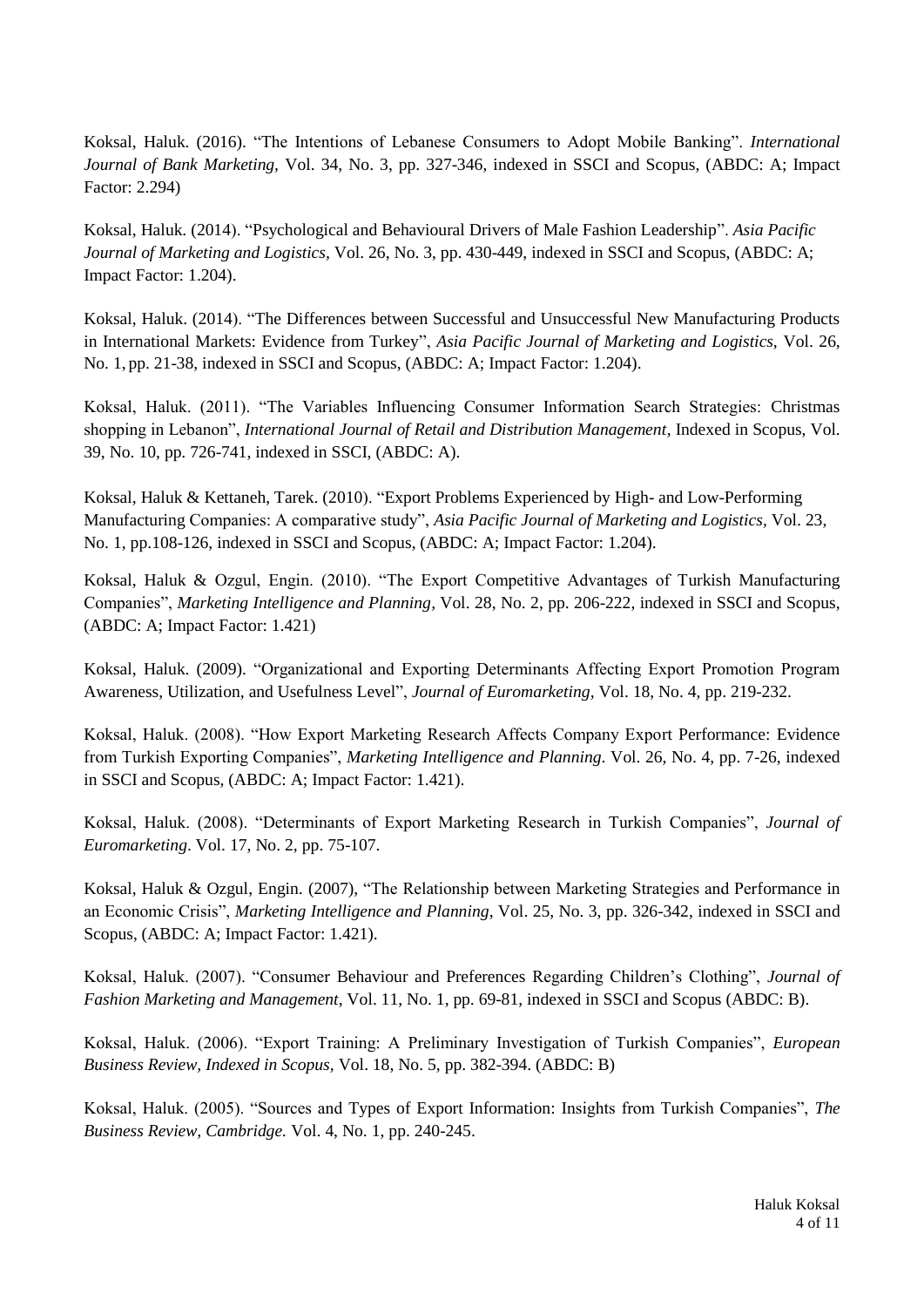Yaralioglu, Kaan & Koksal, Haluk. (2003). "Analytic Hierarchy Process as a Managerial Tool in the Evaluation of New Product Ideas", *Ege Academic Review*, Aegean University Faculty of Economics and Business Administration, Izmir, Turkey. Vol. 3, No. 1-2, pp. 119-137

Koksal, Haluk. (2003). "Marketing Practices, Problems and Suggestions for the Turkish Ready-to-Wear Sub-Industry", *Faculty of Economics and Business Administration Journal,* Ataturk University, Erzurum, Turkey, Vol. 17, No. 1-2, pp. 323-336.

Koksal, Haluk. (2001). "Production Practices, Problems, and Suggestions for the Turkish Ready-to-Wear Sub-Industry", *Faculty of Economics and Business Administration Journal,* Celal Bayar University, Manisa, Turkey, Vol. 8, No. 2. pp. 69-79.

Koksal, Haluk. (1998). "The Methodological Review of the Studies Investigating the Success and Failure Factors in New Product Development", *The Journal of Dokuz Eylul University Faculty of Economics and Business Administration*, Izmir, Turkey, Vol. 13, No. 1. pp. 1-13.

Koksal, Haluk. (1991). "Symbolism in Marketing and its Effect on Consumer Behaviour", *The Journal of Dokuz Eylul University Faculty of Economics and Business Administration*, Izmir, Turkey, Vol. 6, No. 1. pp. 207-214.

# **Book Chapter**

Koksal, Haluk. (2001). "Sectoral Analysis of the Turkish Economy", Chapter 2 in *Turkey Since 1970*. Debbie Lovatt (ed.). Palgrave (Macmillan).

# **International (Refereed) Conference Proceedings**

Koksal, Haluk. (2016). "Consumer Perceptions of Coffee Brands: A Market Segmentation Study", *25th World Business Congress, The International Management Development Association (IMDA),* London, England. June 15-19.

Koksal, Haluk. (2015). "Predictors of Fashion Leadership: Lebanon as a case study", 24th *World Business Congress, The International Management Development Association (IMDA),* Nicosia, Northern Cyprus. May 27-31.

Koksal, Haluk. (2014), "Comparative Mall Shopping Behaviour of Three Countries from the Middle East: The UAE, Lebanon and Saudi Arabia", *23rd World Business Congress, The International Management Development Association (IMDA,* Ankara, Turkey. June 24-28.

Koksal, Haluk. (2013)." A Comparative Performance Analysis of Global and Local Brands", 22<sup>nd</sup> World *Business Congress, The International Management Development Association (IMDA),* Taipei, Taiwan. June 25-29.

Koksal, Haluk. (2011). "The Effects of Advertising Beliefs on Attitudes toward Advertising and its Outcomes", *20th World Business Congress, The International Management Development Association (IMDA,* Poznan, Poland. July 3-7.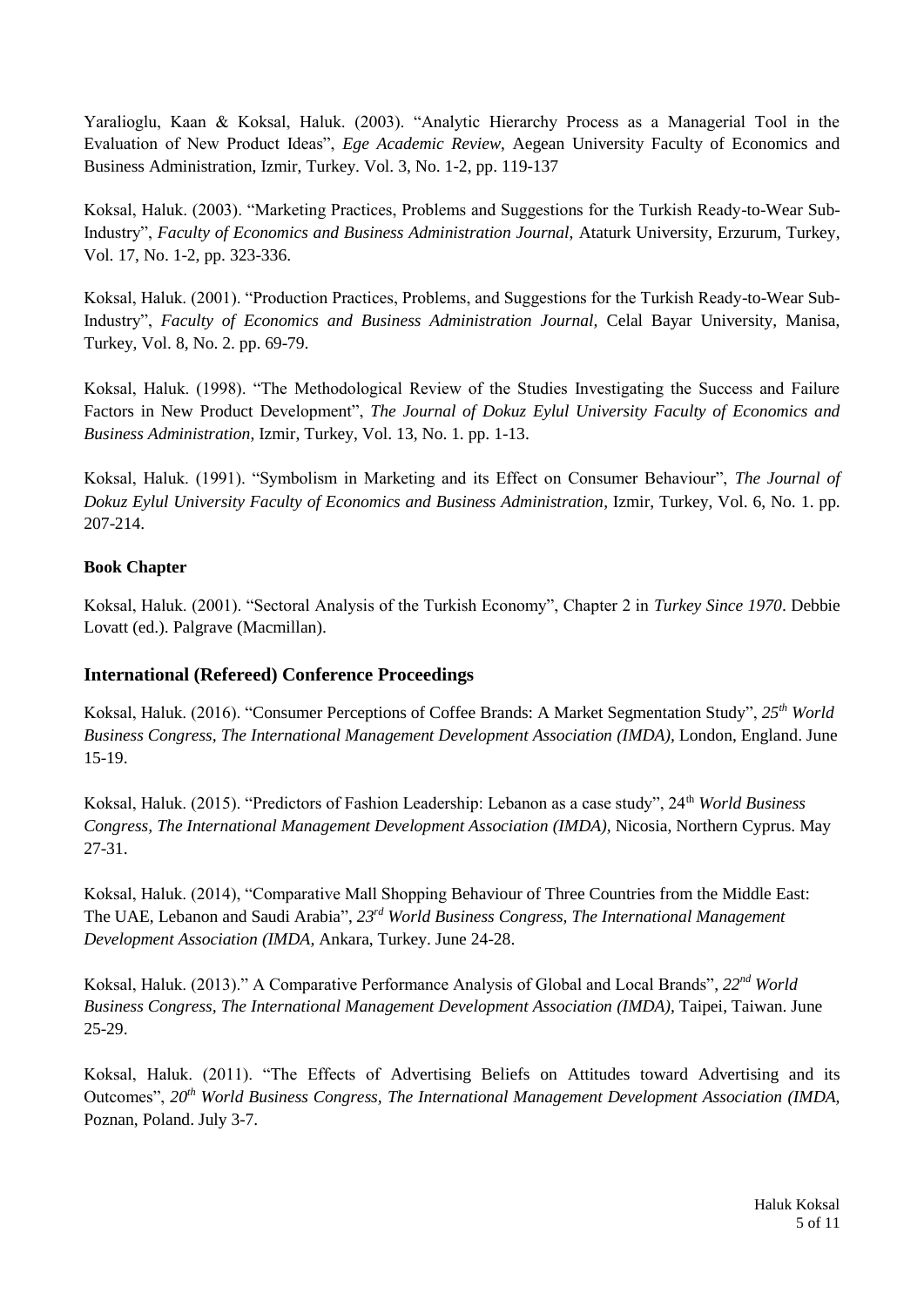Koksal, Haluk. (2010). "Some Personal and Shopping Factors Affecting Male Fashion Leadership", *Advances in Business-Related Scientific Research Conference (ABSRC),* Olbia, Sardinia, Italy. September 8-10.

Koksal, Haluk. (2010). "The Effects of Critical Marketing New Product Success Factors on New Product Export Performance: Evidence from Turkey", *19th World Business Congress, The International Management Development Association (IMDA),* Konya, Turkey. July 21-25.

Koksal, Haluk. (2008). "Determinants of Export Promotion Programs in Turkish Manufacturing Companies", *34th European International Business Association Annual Conference (EIBA),* Tallinn, Estonia, 2008. December 11-13. *Paper accepted, but attendance withdrawn due to the lack of a visa issuing authority in Lebanon.*

Koksal, Haluk & Ozgul, Engin. (2006). "The Export Competitive Advantage Differences between High and Low Performing Companies: The Case of Turkey", *15th World Business Congress, The International Management Development Association (IMDA,* Sarajevo, Bosnia. June 18-21.

Koksal, Haluk. (2005). "The Effects of Organizational and Exporting Characteristics on the Sources and Types of Export Information: Insights from Turkish Companies", *The Global Business and Economics Research Conference,* Istanbul, Turkey. August 10-13.

Koksal, Haluk. (2004). "The Business World's Expectations of a University Graduate", 1<sup>st</sup> International *Congress on Higher Education: Perspectives on University Education in the 21st Century,* Fatih University, Istanbul, Turkey. May 27-29.

# **Conference Presentations**

Koksal, Haluk. (2001). "The Effects of Market Orientation, Learning Orientation and Innovativeness on Company Performance", *Production Research Symposium*, Istanbul Technical University, Istanbul. November. 8-9.

Koksal, Haluk. (1998). "Research and Development Activities as a Competitive Tool and Alternative Policies and Strategies in Practice", *XIX National Conference on Operational Research and Industrial Engineering,* Middle East Technical University, Ankara, Turkey. June 15-16.

Koksal, Haluk. (1998). "Structural Analysis of Research and Development Activities During the Globalization Process and the Turkish Reality", *XIX National Conference on Operational Research and Industrial Engineering,* Middle East Technical University, Ankara, Turkey. June 15-16.

# **Submitted Research**

Koksal, Haluk. (2020). "Segmentation of wine consumers based on level of involvement", Submitted to British Food Journal.

Koksal, Haluk. (2020). "Using Ski Destination Choice Criteria to Segment Lebanese Ski Resort Customers". Submitted to Managing Sport and Leisure. (Revised and resubmitted) (B)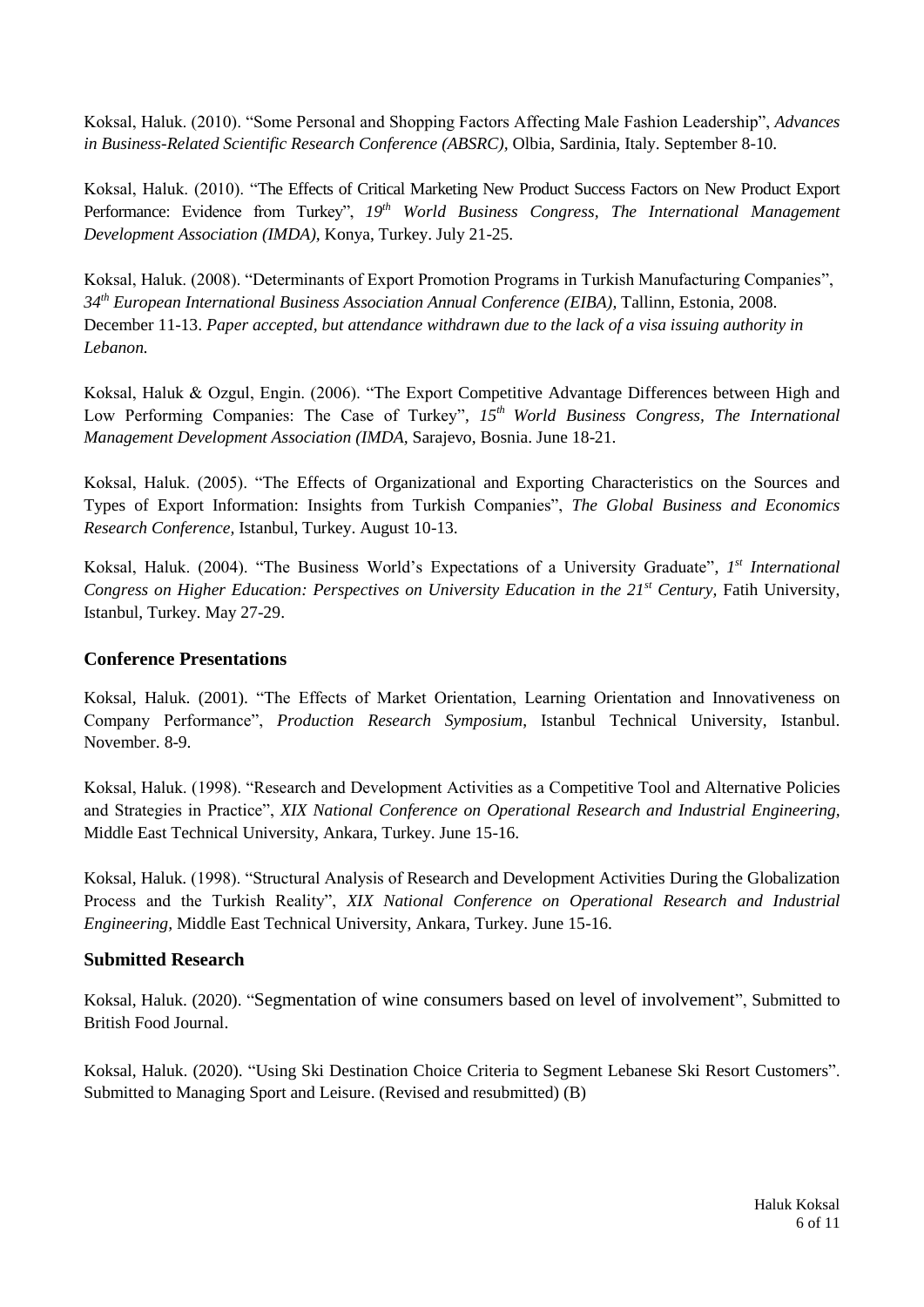# **Scholarships, Grants and Awards**

# **AUB Faculty Research Grant, 2007-2008**

"The Effects of New Products on Company Export Performance: A Case of Turkish Manufacturing Companies"

#### **AUB Faculty Research Grant, 2005-2006**

"Consumer Purchasing Decision-Making: A Comparative Study in the Middle East"

# **PhD Scholarship to study in England, October 1991-November 1996** Turkish Higher Education Authority

# **Supervision of MBA and Ph.D. Theses**

# **Ph.D. Thesis**

.

Akyildiz, M. (2003). "Logistics Outsourcing and the Study of Turkish Manufacturing Companies", Dokuz Eylul University Graduate School of Social Sciences.

# **MBA Dissertations: First Reader**

Motlagh, S. M. (2022), "The effects of user experience (UX) design on online costumer behavior", Eastern Mediterranean University.

Onyeagolu, T. A. (2022). "The effect of banking services on customer experience in Nigeria", Eastern Mediterranean University.

Gbadero, O. M. (2022). "Ethnicity Marketing as a tool for market segmentation", Eastern Mediterranean University.Eastern Mediterranean University.

Ahmad, F. (2021), "Impact of Instagram influencers on brand image and purchase intentions towards fashion

products"**,** Eastern Mediterranean University.

Okeke, F. (2021), "Celebrity marketing: Celebrity endorsement effects on consumer behavior", Eastern Mediterranean University.

El Khlouf, A. (2021), "The use of influencer marketing by luxury brands", Eastern Mediterranean University.

Isaeva, A. (2020), "Turkish consumers coffee purchasing and consumption behaviors", Eastern Mediterranean University.

Ahmadi, Y. (2021), "Engagement factors in social media marketing on ınstagram", Eastern Mediterranean

University.

Jibrin, Y. C. (2021), "Factors ınfluencing consumer purchase ıntention in social media", Eastern Mediterranean University.

Uçar, T. N. (2020), "Patient satisfaction and the factors affecting patient satisfaction in the Northern Cyprus hospitals", Eastern Mediterranean University.

Amarray, H. (2020), "The effect of sales promotion on impulsive buying behaviour in Morocco", Eastern Mediterranean University.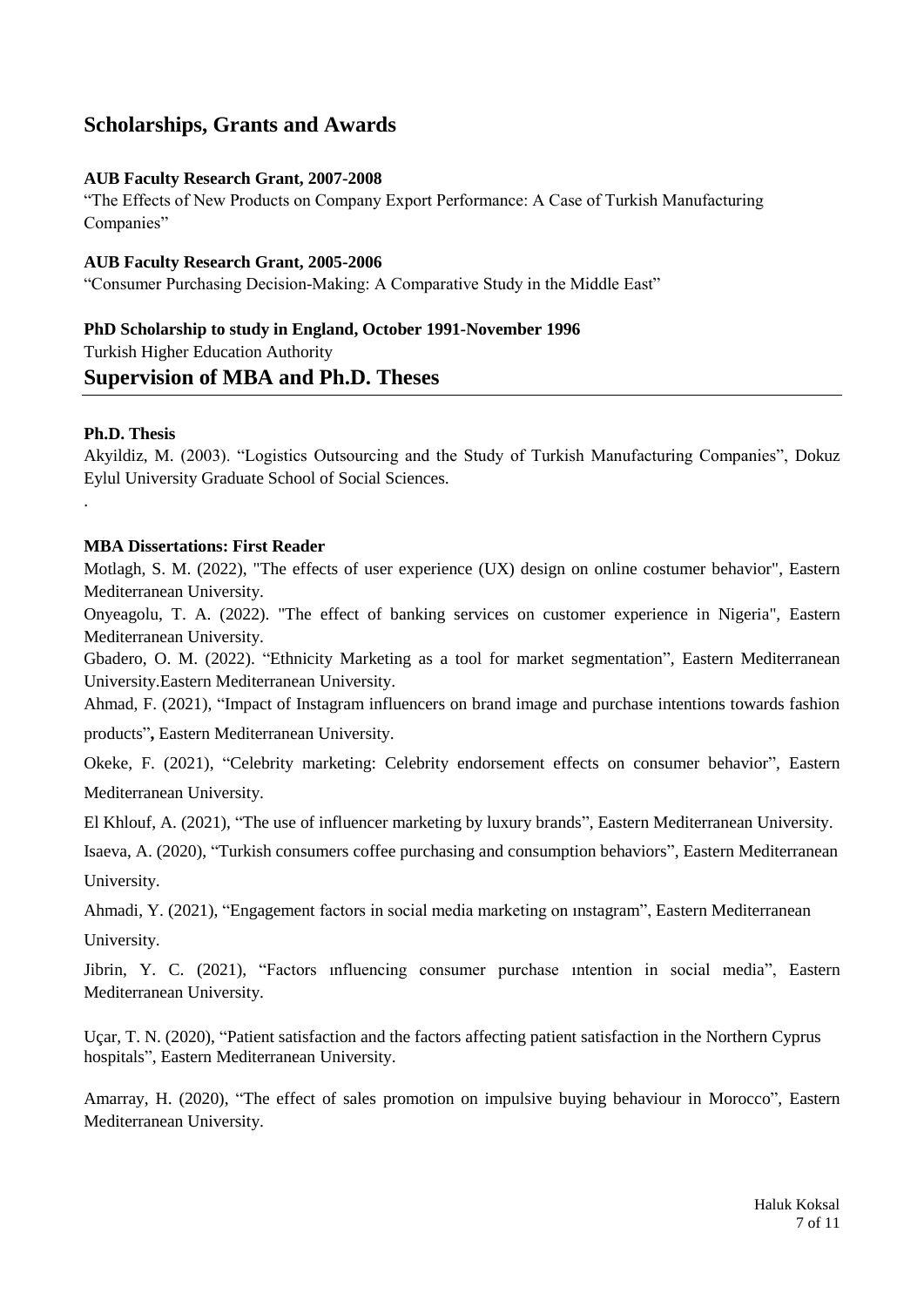Bouafi, S. (2020), **"**The effects of digital banking on consumer experience, customer satisfaction, and customer loyalty in Morocco", Eastern Mediterranean University.

Dirani, Y. (2012). "Values that drive consumers to purchase luxury brands: A conceptual framework", American University of Beirut, S. Olayan School of Business.

Itani, Ahmad, K. F. (2011). "Factors affecting Lebanese consumers' intentions to adopt mobile banking", American University of Beirut, S. Olayan School of Business.

Abdo, C. (2009). "Consumer perception on private labels of hypermarkets in Lebanon", American University of Beirut, S. Olayan School of Business.

Khoury, G. (2008). "Profile of Lebanese consumers in luxury brands", American University of Beirut, S. Olayan School of Business.

Boumattar, R. (2008). "Effects of Sales Force Training on Performance of Lebanese Companies", American University of Beirut, S. Olayan School of Business.

Karaki, Z. (2006). "Success and Failure Factors in New Product Development Life Cycle: Empirical Investigation from the Lebanese Food and Beverage Industries", American University of Beirut, S. Olayan School of Business.

Demirel, E. (2003), "Quality Function Deployment and Example Cases in the Turkish Service Sectors" (Kalite Fonksiyon Gocerimi ve Hizmet Sektorune Iliskin Uygulamalardan Ornekler), Dokuz Eylul University Graduate School of Social Sciences.

Ekiz, U. (2003), "Applications of the Statistical Problem Solving Tools in Turkish Textile and Ready-made Garment Sectors" (Istatistiksel Problem Cozme Araclarinin Tekstil ve Konfeksiyon Endustrilerinde Uygulanmasi), Dokuz Eylul University Graduate School of Social Sciences.

Yildirim, A. (2003), "Sales-force Productivity Analysis in Pharmaceutical Industry" (Satis Gucu Etkinliginin Degerlendirilmesi Ilac Sektorunde Bir Uygulama), Dokuz Eylul University Graduate School of Social Sciences.

Guner, M. (2003), "The Effect of Customer Relationship Management on Company Performance" (Musteri Iliskileri Yonetiminin Isletme Performansina Etkileri), Dokuz Eylul University Graduate School of Social Sciences.

Durak, I.E. (2002), "Quality Costs and An Application of Quality Costs in Electrical Engines Sector" (Kalite Maliyetleri ve Elektrik Motorlari Sektorunde Bir Uygulama), Dokuz Eylul University Graduate School of Social Sciences.

# **MBA Dissertations: Second Reader**

Ghandour, S. (2011). "Pull Marketing and Social Media: The New Recipe for Full-Fledged Marketing", American University of Beirut, S. Olayan School of Business.

Abi Nader, C.J. (2008). "Brand Communication Strategies in Emerging Markets: How the Lebanese Consumers Perceive the Nescafe Brand", American University of Beirut, S. Olayan School of Business.

El Hassan, R. (2008). "Marketing for Healthcare Services: a Field Study", American University of Beirut, S. Olayan School of Business.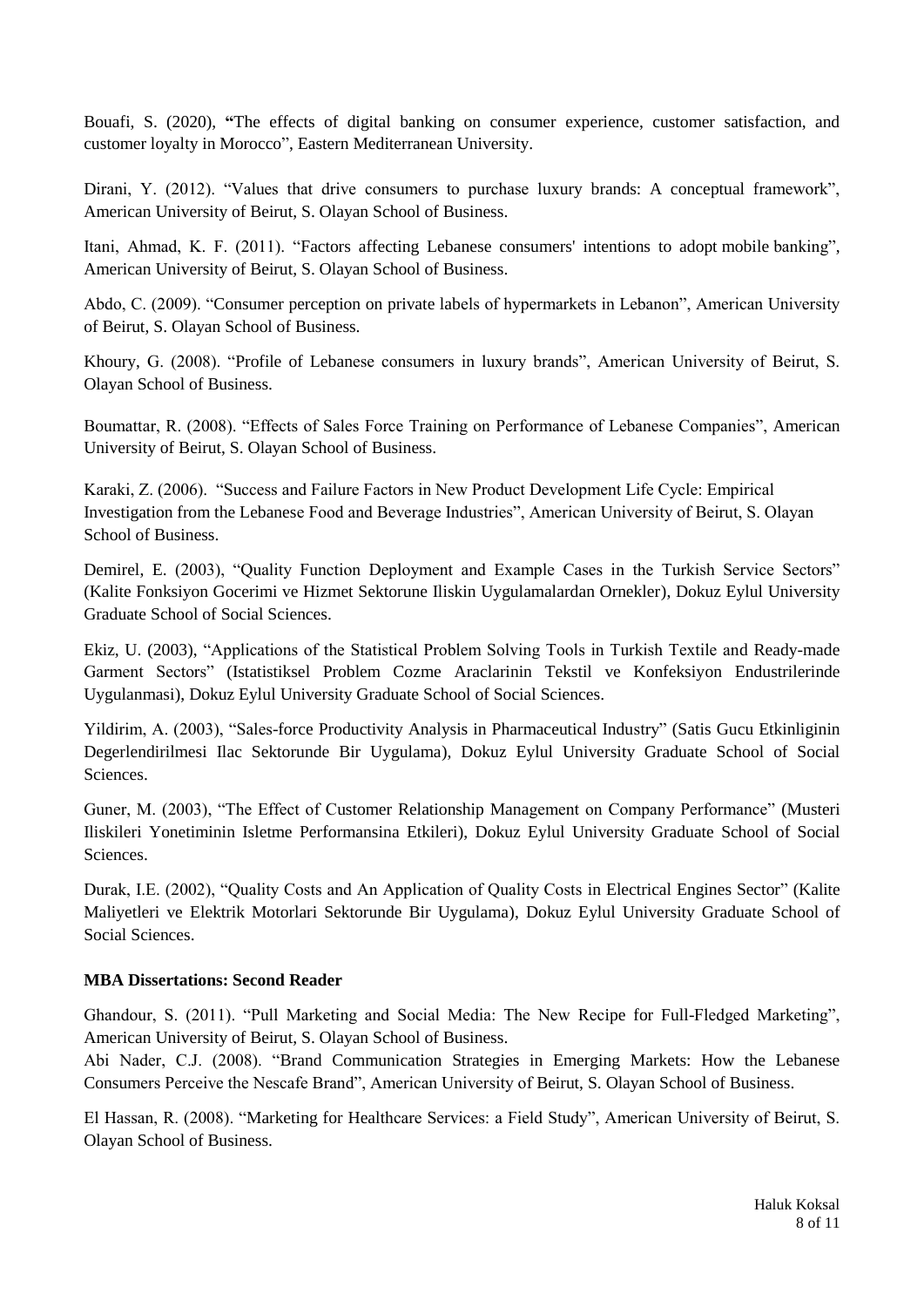Bizzi, N. (2008). "Think Pink, Cash Green" Tapping into the World's Largest - and most lucrative - Market Segment: an Empirical Investigation in the Lebanese market", American University of Beirut, S. Olayan School of Business.

Itani, S. F. (2008). "Consumer Behaviour towards Phone Banking in Lebanon", American University of Beirut, S. Olayan School of Business.

Sacr, S. (2007). "The Impact of Product Placement on Consumer Purchasing Behaviour", American University of Beirut, S. Olayan School of Business.

# **Theses to be continued**

Seyedimany, A., "Wine consumer behaviour in Turkey"**,** Eastern Mediterranean University

Khawa, A., "Consumer preferences for domestic and foreign brands: The role of consumer xenocenterism: A mediation analysis", Eastern Mediterranean University.

# **Supervision of Pepsi-Cola Award among MBA students at the American University of Beirut**

Omar C. & Makarem M. B. "Towards a successful MBA program at S. Olayan School of Business: Recommendations for the MBA program". May 2008. **Service**

# **Service to Al Hosn University**

Al Hosn University Research Committee: September 2012-March 2017

Al Hosn University Faculty Affairs and Promotion Committee: September 2014-March 2017

Al Hosn University Chair of Procurement and Inventory Committee: September March 2017

# **Service to Al Hosn School of Business**

Al Hosn University Faculty of Business Accreditation Committee: September 2012-August 2014

# **Service to American University of Beirut**

Comprehensive research report: "Housing Demand among AUB employees". Part of the Neighborhood Initiative under the President's Office. May 2008.

In-depth 80-page research report: "The Satisfaction Level of Students with on-Campus Accommodation". Under the Dean's Office of Student Affairs. May 2005.

# **Service to Profession**

# **Editorial Board Membership**

*International Journal Export Marketing.* Inderscience. 2015-present

*Journal of Transnational Management*. Taylor & Francis. 2011-present.

*The Journal of the Graduate School of Social Sciences.* Dokuz Eylul University Publications. 2010-2017.

*Journal of Teaching in International Business.* International Business Press. Haworth Press, New York. 2008- 2011

*Journal of Global Business Management.* Oregon, USA. ISSN 1817-3179. 2006-present.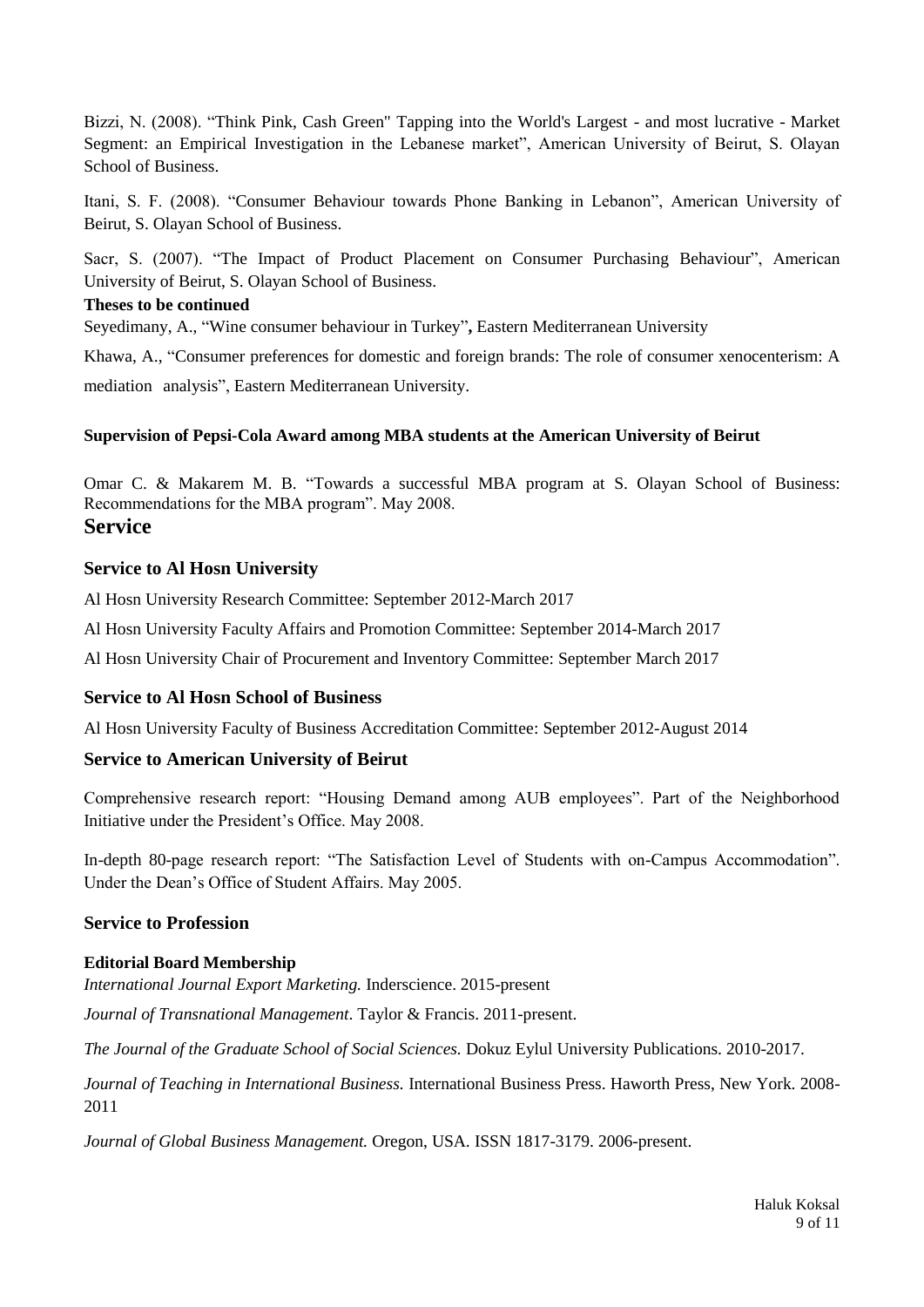# **Ad hoc reviewer**

*International Journal of Export Marketing.* 2015-Present *International Journal of Bank Marketing.* 2014-Present *Journal of Fashion Marketing and Management.* 2008-Present. *Journal of Asia Pacific Marketing and Logistics.* 2012-Present. *International Journal of Emerging Markets.* 2010-Present. *Journal of Marketing Intelligence and Planning.* 2008-Present. *Journal of Dokuz Eylul University.* Faculty of Economics and Business Administration. 1997-2004.

# **Mentorship**

Assisting young researchers from under-represented publishing communities with their research and publications through Emerald Group Publishing. 2011-present.

# **Chaired Conference Sessions**

The 25th World Business Congress, International Management Development Association (IMDA). London, England. June 15-19, 2016.

The 23rd World Business Congress, International Management Development Association (IMDA). Ankara, Turkey. June 24-28, 2014.

The Advances in Business-Related Scientific Research Conference (ABSRC), Olbia, Sardinia, Italy, September 8-10, 2010.

The 19th Annual World Business Congress, International Management Development Association, Konya, June 18-21, 2010.

The 15th Annual World Business Congress, International Management Development Association, Sarajevo, June 18-21, 2006.

The Global Business and Economics Research Conference, Istanbul, Turkey, August 2005.

XIX National Conference on Operational Research and Industrial Engineering, Middle East Technical University, Ankara, Turkey, June 15-16, 1998.

# **Membership**

**IMDA** (International Management Development Association, USA) June 2006-present

Formed in 1987 in the State of Pennsylvania to provide an interdisciplinary and global platform for the exchange of ideas in the pursuit of professional growth and opportunities for academics, practitioners, and public policy makers at all levels.

# **Consultancy and Industry Experience**

# **Consulting and Training**

**Association of Textile & Ready-to-Wear Sub-Industrialists**. Istanbul, Turkey. October 1999-March 2000. Consultancy. Industry-specific marketing research focusing on zipper producers' resources, skills and competitive advantages in production and marketing.

#### **Association of Mechanical Engineers**. Izmir, Turkey. October 1998-May 2000.

Management-level training in cooperation with professional institutions and private companies: new product development, research and development management, marketing, and business administration.